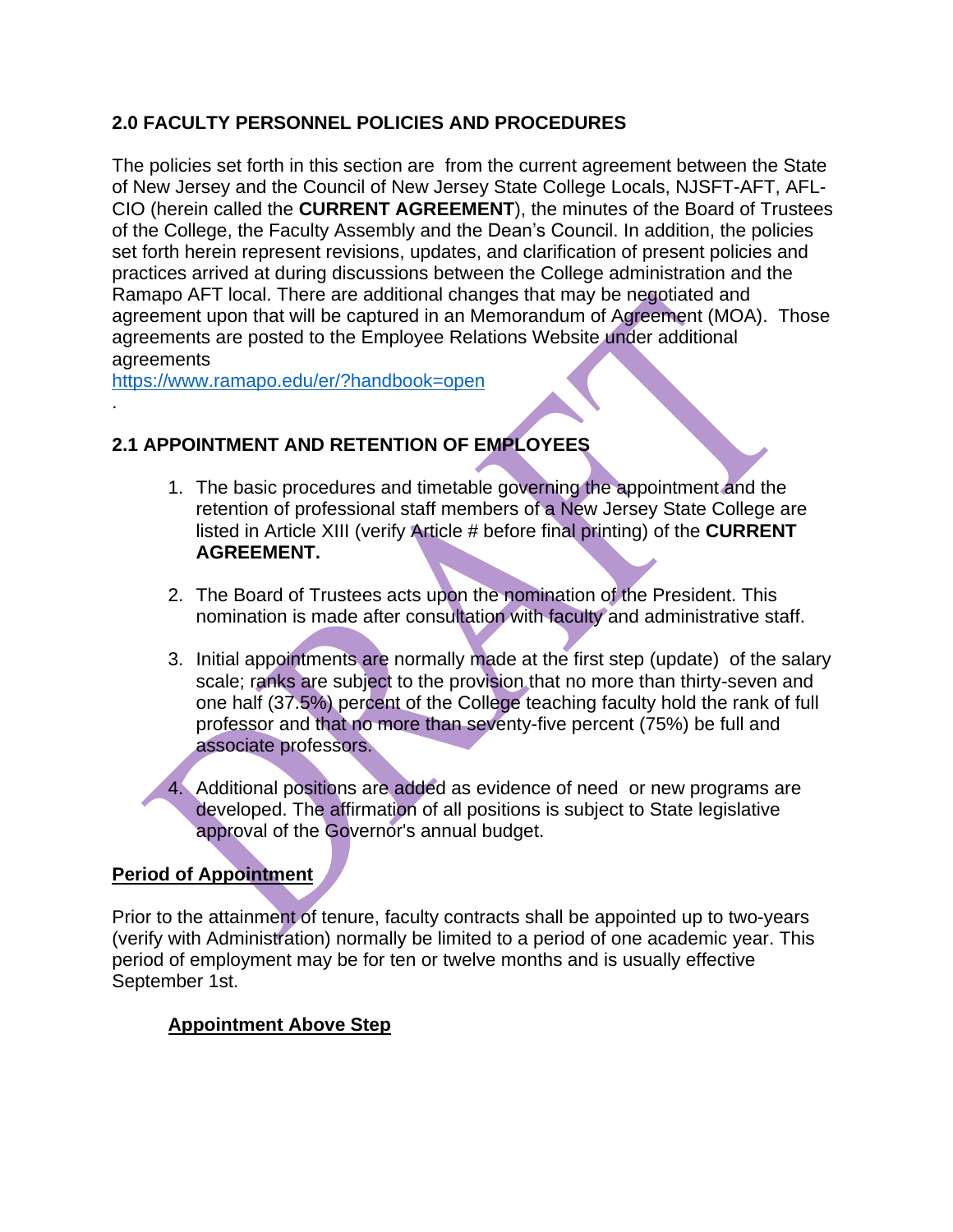All new appointments above the minimum of range shall be highly selective and made on the basis of the following criteria:

- a. Evidence of comparable salary rate (not increment or guideline step) in previous employment;
- b. Evidence of critical skills and effective experience, which the prospective appointee has and which because of the current salary precludes hiring at a lower rate;
- c. Evidence of exceptionally effective teaching;
- d. Evidence of exceptional scholarly achievement; and/or
- e. Evidence of exceptional contributions to previous College/University or community.

#### **Vacancies**

- 1. Vacancies in faculty positions usually occur when:
	- a. The State legislature approves the Governor's budget request in the spring;
	- b. The contract of a faculty member is not renewed or he/she resigns, dies, or is dismissed; and
	- c. As evidence of need arises or new programs develop.

### **Hiring**

The College has set forth policy and procedures for recruiting, selecting and employing faculty. The College is committed to hiring talented employees from a diverse pool of qualified candidates using competitive and inclusive recruitment and selection processes as found in Policy 215, Procedures 215A and Appendix 215A. Found here at: https://www.ramapo.edu/policies/policy/recruitment-selection-employment/

#### 1.

# **Qualification for Rank**

Academic attainment levels and professional experiential requirements for academic rank are set forth in the CURRENT AGREEMENT.

### **Equivalence**

1. Each letter of initial appointment shall be consistent with the provisions of Article XIII, B.1 (confirm section number prior to final printing) of the